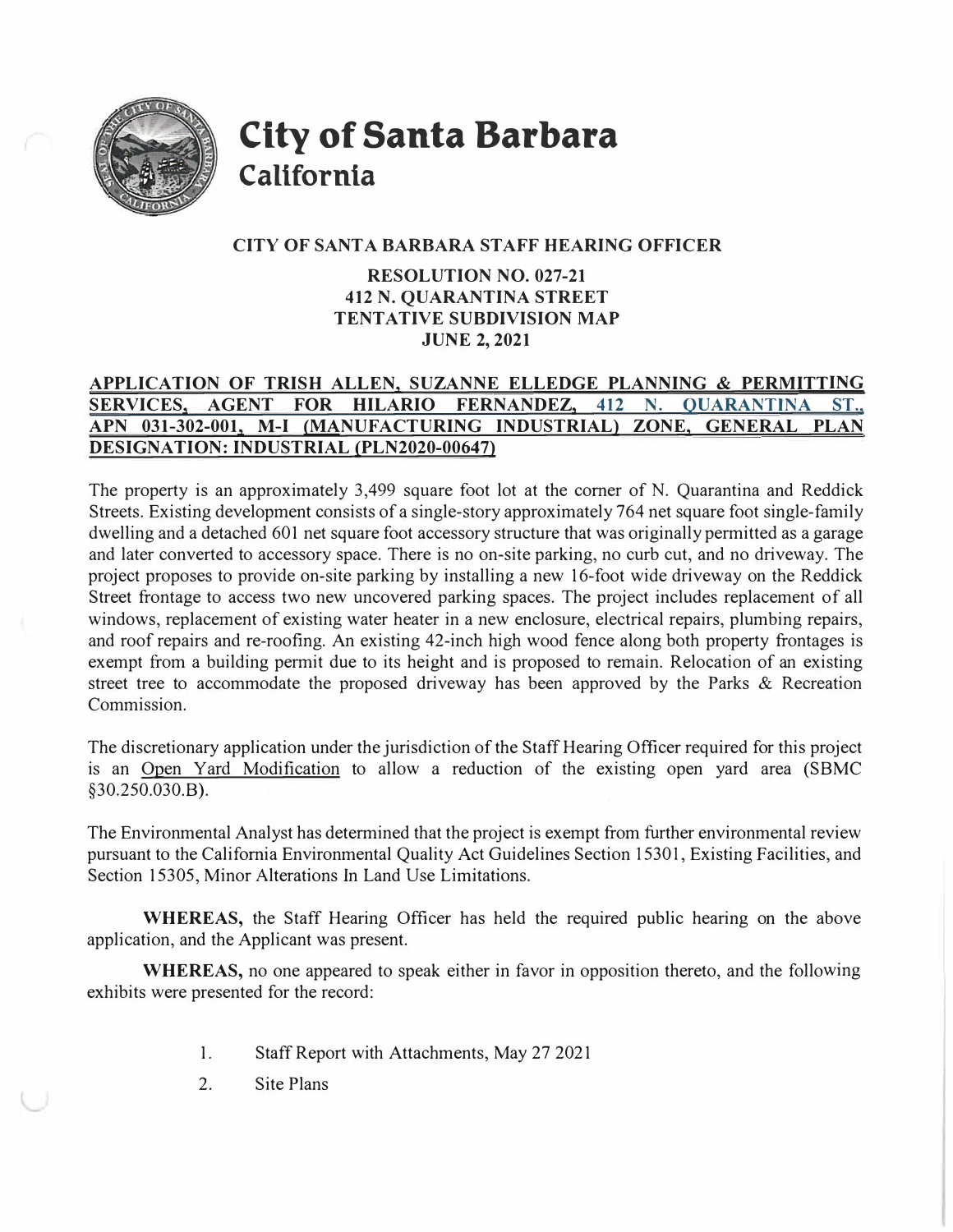STAFF HEARING OFFICER RESOLUTION NO. 027-21 412 N. QUARANTINA STREET JUNE2, 2021 P<sub>AGE</sub><sub>2</sub>

#### **NOW, THEREFORE BE IT RESOLVED** that the City Staff Hearing Officer:

I. Approved the subject application, making the following findings and determinations:

#### **A. OPEN YARD MODIFICATION (SBMC § 30.250.030.F)**

The Staff Hearing Officer finds that the Open Yard Modification is consistent with the purposes and intent of the Zoning Ordinance; is necessary to secure an appropriate improvement on the lot; and is necessary to prevent unreasonable hardship due to the physical characteristics of the site or development because providing on-site parking while maintaining some useable alternative open space is an appropriate improvement on this small comer lot developed with an existing dwelling and an accessory building.

This motion was passed and adopted on the  $2^{nd}$  day of June, 2021 by the Staff Hearing Officer of the City of Santa Barbara.

I hereby certify that this Resolution correctly reflects the action taken by the City of Santa Barbara Staff Hearing Officer at its meeting of the above date.

*�4. 2021* • Date

Kathleen Goo, Commission Secretary

#### **PLEASE BE ADVISED:**

- **1.**  This action of the Staff Hearing Officer can be appealed to the Planning Commission within ten (10) days after the date the action was taken by the Staff Hearing Officer.
- 2. If the scope of work exceeds the extent described in the Modification request or that which was represented to the Staff Hearing Officer at the public hearing, it may render the Staff Hearing Officer approval null and void.
- 3. If you have any existing zoning violations on the property, other than those included in the conditions above, they must be corrected within thirty (30) days of this action.
- 4. Subsequent to the outcome of any appeal action, your next administrative step should be to apply for **Single Family Design Board (SFDB)** approval and then a building permit.
- 5. **PLEASE NOTE: A copy of this resolution shall be reproduced on the first sheet of the drawings submitted with the application for a building permit.** The location, size and design of the construction proposed in the application for the building permit shall not deviate from the location, size and design of construction approved in this modification.
- 6. **NOTICE OF APPROVAL TIME LIMITS:** The Staff Hearing Officer's action approving the Performance Standard Permit or Modifications shall expire three (3) years from the date of the approval, per SBMC §30.205.120, unless: